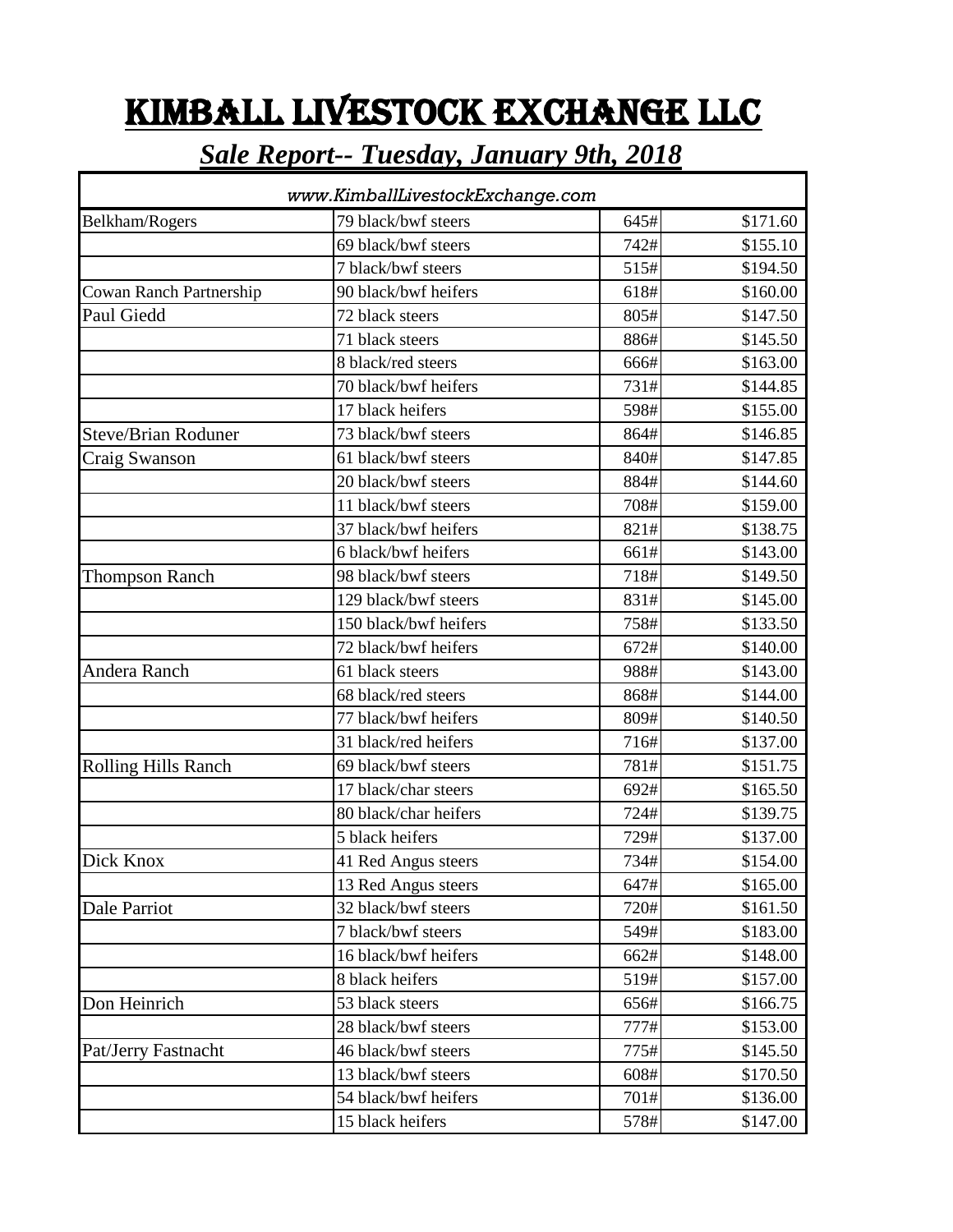| Luke/Levi Reindl          | 15 black/red steers    | 815#             | \$145.00 |
|---------------------------|------------------------|------------------|----------|
|                           | 10 black/red steers    | 662#             | \$154.50 |
|                           | 22 black/red heifers   | 747#             | \$133.50 |
|                           | 11 black/bwf heifers   | 613#             | \$145.00 |
| <b>Roger VonEye</b>       | 38 black steers        | 891#             | \$144.10 |
|                           | 7 black/red steers     | 825#             | \$146.25 |
|                           | 18 black/bwf heifers   | 795#             | \$137.25 |
|                           | 5 black heifers        | 598#             | \$153.50 |
| Terry Hoffman             | 28 charx/black steers  | 883#             | \$141.00 |
|                           | 12 charx/black steers  | 738#             | \$147.00 |
|                           | 20 charx/black heifers | 790#             | \$137.00 |
|                           | 7 charx heifers        | 847#             | \$135.00 |
|                           | 5 charx heifers        | 607#             | \$152.25 |
| Matt Mohnen               | 48 black/bwf steers    | 820#             | \$144.35 |
|                           | 8 black/bwf steers     | 707#             | \$153.00 |
|                           | 15 black/bwf heifers   | 716#             | \$131.00 |
| Rick/NaLani Dunsmore      | 36 black/bwf steers    | 823#             | \$145.00 |
|                           | 13 black/red steers    | 650#             | \$151.00 |
|                           | 21 black/red heifers   | 750#             | \$134.00 |
|                           | 5 black heifers        | 599#             | \$153.00 |
| <b>Matt Swanson</b>       | 74 black steers        | 785#             | \$149.75 |
|                           | 5 black steers         | 594#             | \$174.50 |
|                           | 71 black heifers       | 736#             | \$139.75 |
|                           | 2 black heifers        | 550#             | \$162.50 |
| R&R Cattle Co             | 21 black/bwf steers    | 897#             | \$138.00 |
| Lloyd Lutter              | 61 black steers        | 800#             | \$146.75 |
|                           | 8 black steers         | 644#             | \$170.00 |
|                           | 43 black heifers       | 706#             | \$140.50 |
|                           | 6 black heifers        | 590#             | \$156.75 |
| Chris Odden               | 16 charx/red steers    | 558#             | \$181.00 |
|                           | 9 rwf heifers          | 637#             | \$150.00 |
| Mike/Roger Wurts          | 18 black/red steers    | 784#             | \$146.00 |
|                           | 5 black/red steers     | 613#             | \$167.50 |
|                           | 14 black heifers       | 725#             | \$142.00 |
| Doyle/Kelsey DeJong       | 11 black/red steers    | 812#             | \$137.00 |
| Michael/Jennifer Feistner | 5 black/red steers     | 629#             | \$167.50 |
|                           | 10 black/bwf heifers   | 613#             | \$144.00 |
| Randy/Jean Shultz         | 2 black/red steers     | 437#             | \$197.50 |
|                           | 5 red heifers          | 541#             | \$145.00 |
| Marty Jandreau            | 4 black steers         | 480#             | \$200.00 |
| <b>Dillon Baloun</b>      | 1 bwf heifer           | \$145.00<br>555# |          |
| <b>WEIGH-UPS:</b>         |                        |                  |          |
| Heiferettes               | \$71.00-81.00          |                  |          |
| High yielding cows        | \$62.00-72.00          |                  |          |